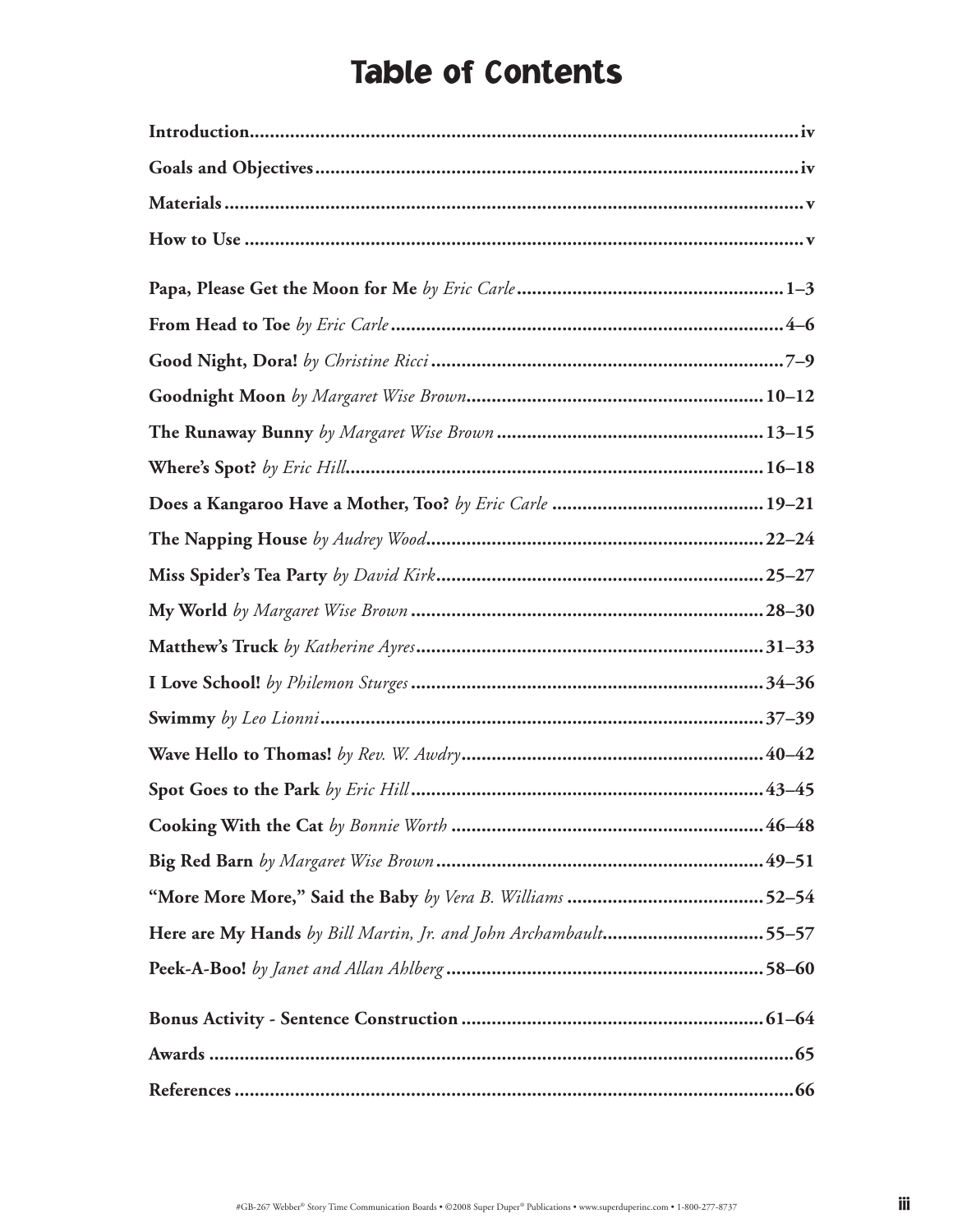## Introduction

*Webber® Story Time Communication Boards* teaches children with limited verbal skills to recognize and use the most important vocabulary words in 20 popular storybooks. This versatile teaching tool allows children with language delays, autism, and other communication disorders to participate in reading activities using Mayer Johnson's Boardmaker® Picture Communication Symbols (PCS). *Webber® Story Time Communication Boards* is ideal for the SLP, teacher, or special educator working in an inclusive setting.

The complete set includes four identical communication boards for each story and 12 matching picture cards (240 cards total) to teach expressive and receptive communication skills. The lessons and activities in the workbook reinforce vocabulary and the included CD-ROM makes it easy to print activity pages in black and white or color.

The 72-page activity workbook includes three lessons (*Sentence Completion, Question and Answer,* and *I Spy*) and extension activities for each story. These activities help increase the children's understanding of the story. The activity workbook includes a reproducible copy of each communication board for groups of more than four children.

The workbook also includes sentence strips to help children combine symbols to construct sentences. Use the goals and objectives below with a lesson plan or Individualized Education Plan (IEP). Modify the specific measures of each goal to fit the individual needs of each child.

### Goals and Objectives

#### **Use the following goals with each of the stories:**

- Children will correctly identify 10 out of 12 pictures related to the book by pointing to the correct picture on the communication board over three consecutive trials.
- Children will correctly match 10 out of 12 pictures related to the book by placing the picture card over the picture on the communication board over three consecutive trials.
- Children will correctly identify 10 out of 12 pictures by pointing to the picture on the communication board as the teacher reads aloud over three consecutive trials.
- Children will correctly identify 10 out of 12 pictures to complete a sentence over three consecutive trials.
- Children will correctly identify 10 out of 12 answers to questions by pointing to the picture on the communication board over three consecutive trials.
- Children will correctly identify 10 out of 12 items being described by pointing to the picture on the communication board over three consecutive trials.
- Children will correctly combine symbols using the sentence strips to construct complete sentences related to the book with 80% accuracy over three consecutive trials.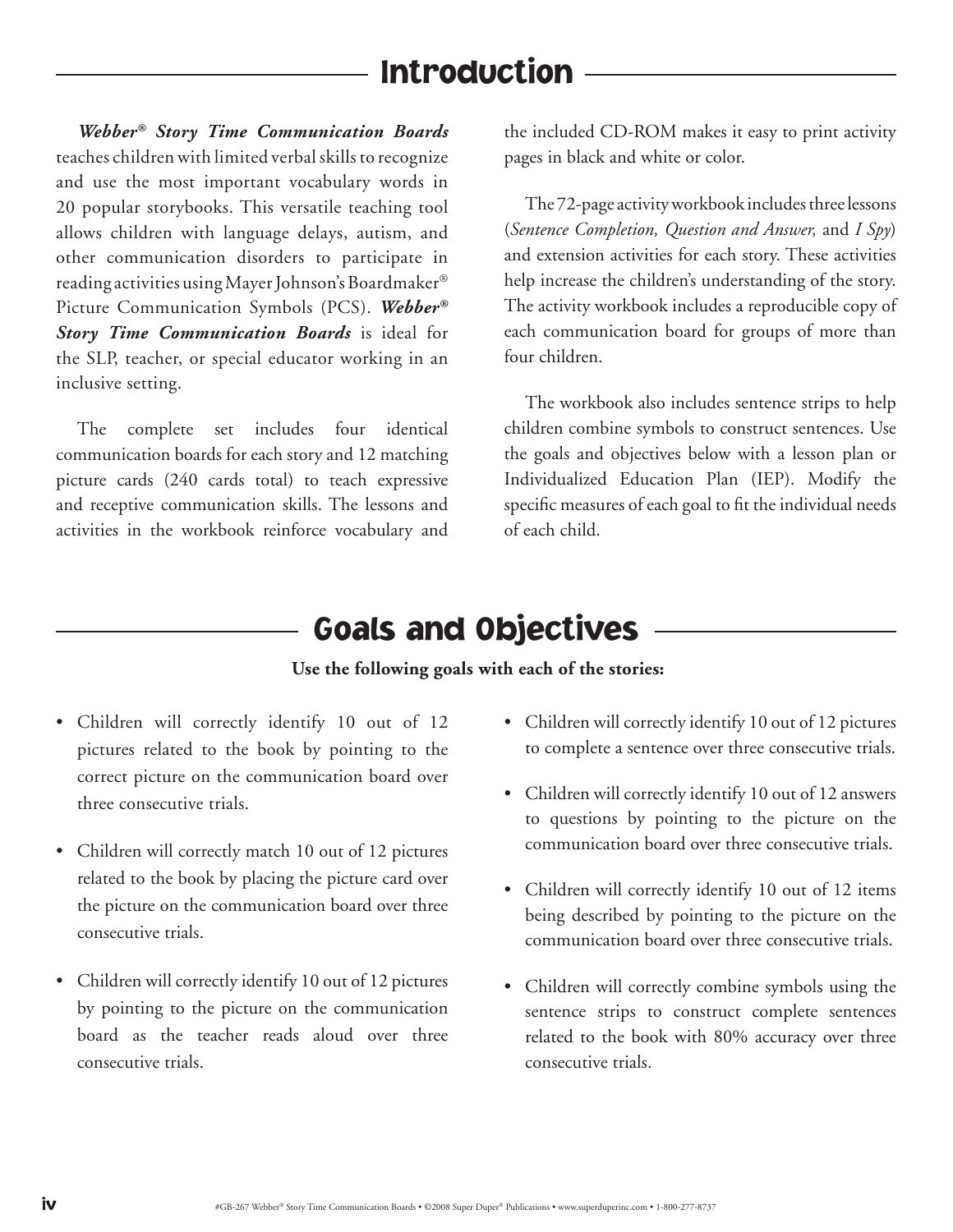# **Materials**

- 40 double-sided communication boards (20 stories)
- Activity workbook
- 240 picture cards (12 per story)
- Electronic spinner
- 60 foam tokens
- CD-ROM with printable activity pages in black and white and color

### How to Use

#### **Story Introduction/Symbol Identification**

- Begin each lesson by reading the selected story to the children.
- After reading the story, give each child a communication board and the corresponding picture cards. (As a variation, give the communication boards to the children before reading so they can identify symbols from the story during reading.)
- Have each child identify symbols from the story by matching the picture cards to the communication board or by pointing to the symbol on the board.

#### **Story Retell**

• Ask each child to retell the story using the picture cards or by pointing to the pictures on the communication board. Children should retell the story in the correct sequence of events.

#### **Workbook Activities**

- Complete the activities in the book with the children (*Sentence Completion, Question and Answer,* and *I Spy*).
- If there is a teaching assistant, separate the children into small groups to complete the different activities in the book.

#### **Activity Variations**

- When completing activities such as *Sentence Completion* or *Question and Answer,* have the children respond by laying a foam token or a picture card from a selection of cards on the communication board.
- For the *Sentence Completion* and *Question and Answer* activities, the questions follow the sequence of the story. For advanced children you may read the questions out of order.
- Copy the sentence strips on pages 61–64 onto different colored tagboard and give each child a different color. Have the children read their sentences to each other or have them take home their sentence strips to share with their parents.
- Place communication board(s) matching the book in the center of a circle of children. Play *I Spy*, allowing the children to point to the picture being described.
- Categorize/Classify picture cards from a story. For example, in the story *From Head to Toe,* students categorize/classify pictures according to the physical characteristics of the animals.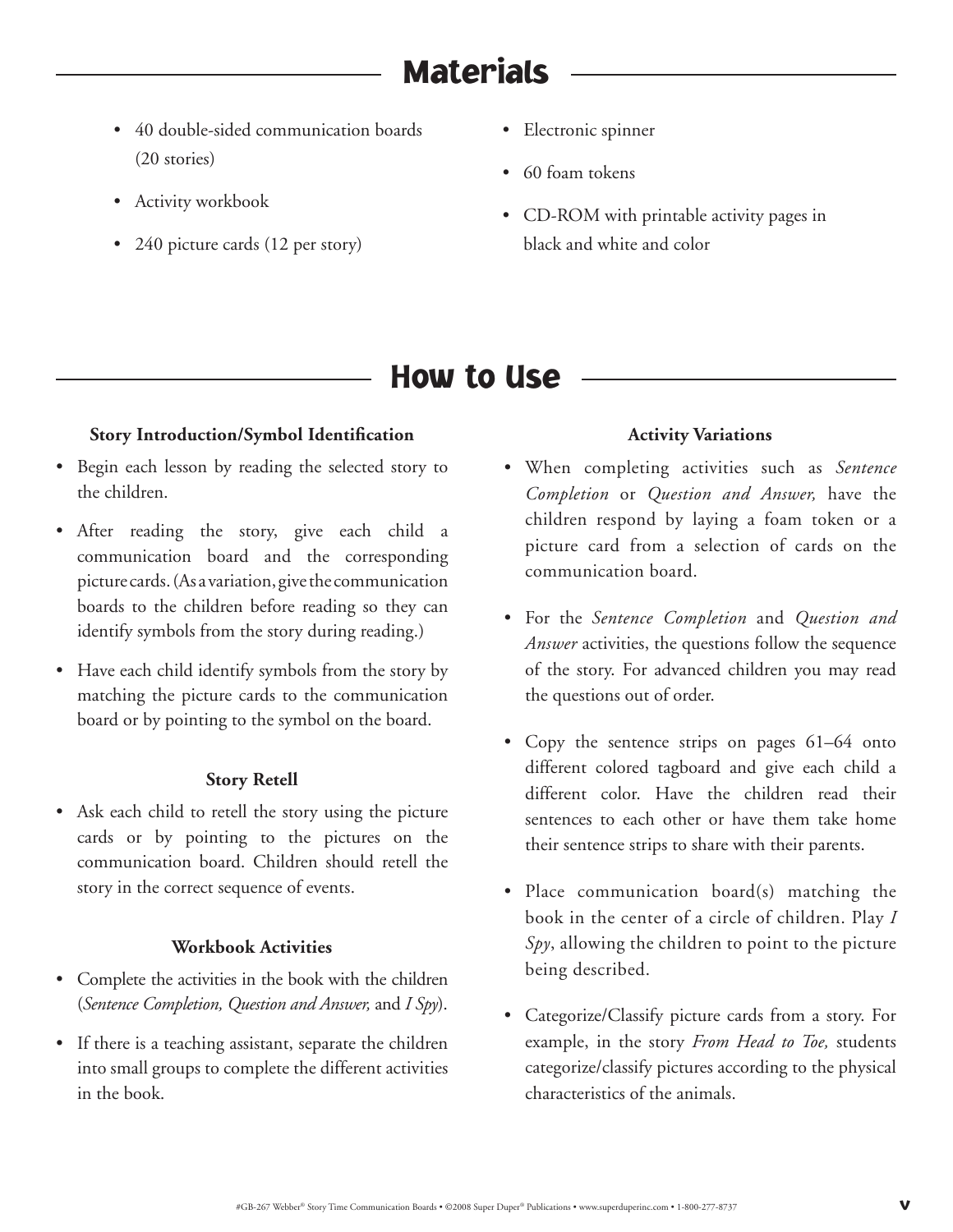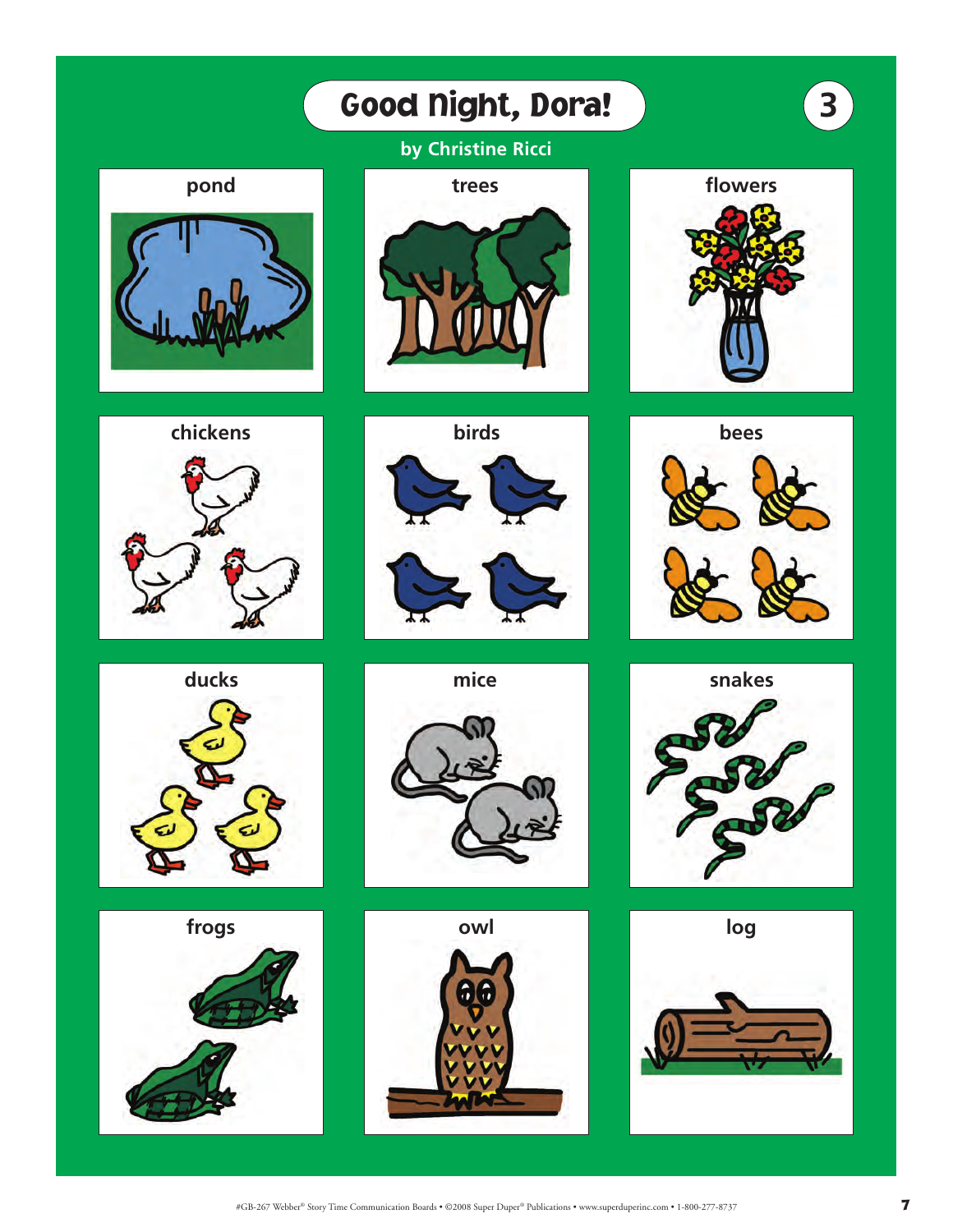# Good Night, Dora!

by Christine Ricci

|        | Good Night, Dora!<br>by Christine Ricci |         | 3        |  |
|--------|-----------------------------------------|---------|----------|--|
| pond   | trees                                   | flowers | chickens |  |
| birds  | bees                                    | ducks   | mice     |  |
| snakes | frogs                                   | owl     | log      |  |

#### Sentence Completion

**Directions:** Read each sentence aloud to the children. Have each child point to the correct picture symbol to complete the following sentences.

1. The \_\_\_\_\_\_\_\_ are sleeping in the tree. *(birds)*

Board 3 Vocabulary

**pond trees flowers chickens** 

**birds bees ducks mice snakes frogs owl log**

- 2. The \_\_\_\_\_\_\_\_ are buzzing in the flowers. *(bees)*
- 3. The \_\_\_\_\_\_\_\_ are in the garden. *(flowers)*
- 4. The \_\_\_\_\_\_\_\_ are clucking in the barn. *(chickens)*
- 5. The \_\_\_\_\_\_\_\_ are sleeping next to the log. *(mice)*
- 6. The \_\_\_\_\_\_\_\_ are sleeping inside the log. *(ducks)*
- 7. The \_\_\_\_\_\_\_\_ is hollow. *(log)*
- 8. The \_\_\_\_\_\_\_\_ are in the grass. *(snakes)*
- 9. The \_\_\_\_\_\_\_\_ are on the lily pad. *(frogs)*
- 10. The lily pads are in the \_\_\_\_\_\_\_\_. *(pond)*
- 11. The \_\_\_\_\_\_\_\_ in the tree says, "Hoot." *(owl)*
- 12. The \_\_\_\_\_\_\_\_ have green leaves. *(trees)*

#### Question and Answer

**Directions:** Read each question aloud to the children. Have each child point to the correct picture symbol to answer the questions.

- 1. What is sleeping in a nest in the tree? *(birds)*
- 2. What is buzzing in the flowers? *(bees)*
- 3. What is growing in the garden? *(flowers)*
- 4. What is sleeping in the barn? *(chickens)*
- 5. What is sleeping beside the log? *(mice)*
- 6. What is sleeping inside the log? *(ducks)*
- 7. What is hollow? *(log)*
- 8. What is sleeping in the grass? *(snakes)*
- 9. What is on a lily pad? *(frogs)*
- 10. Where are the lily pads? *(pond)*
- 11. What says, "Hoot"? *(owl)*
- 12. What has green leaves? *(trees)*